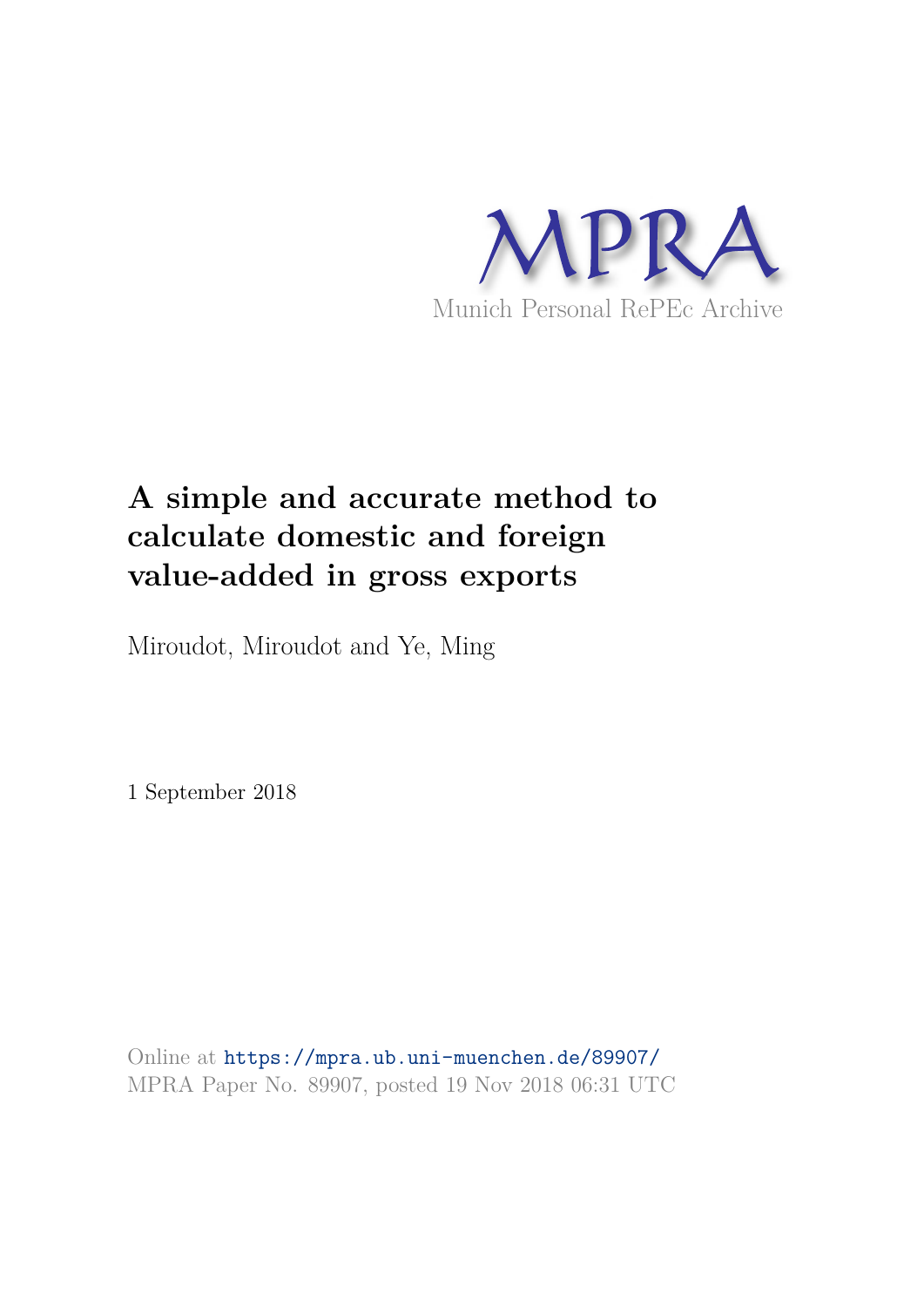# **A simple and accurate method to calculate domestic and foreign value-added in gross exports**

A series of papers have introduced an analysis of trade flows in value-added terms (Daudin et al., 2011; Johnson and Noguera, 2012; Koopman et al., 2014; Los et al., 2016). With the international fragmentation of production and vertical specialization in 'global value chains', gross trade flows can be misleading when a significant share of value-added comes from other countries than the exporting economy. For example, revealed comparative advantage (RCA) indices based on gross exports might not capture adequately the specialization of the exporting country (Brakman and Van Marrewijk, 2016). It is particularly the case when the exporter adds a small share of value-added through assembly tasks at the end of the value chain and is not the country leading the production process. The gravity model, which is broadly used in trade analysis, is also under scrutiny as it is generally estimated based on gross trade flows. Some authors have noted that it does not perform well when parts and components make a significant share of the value of gross exports (Baldwin and Taglioni, 2014). Through a value-added decomposition of gross exports, one can identify the countries and industries that have provided the inputs used in exports and that ultimately benefit from trade. One can also remove any double counting which is problematic when assessing the factor content of trade or CO2 emissions embodied in trade. Such analysis can also change our understanding of trade imbalances, competitiveness or the impact of protectionism (Grossman, 2013; OECD, 2013; Johnson, 2018).

However, trade statistics are collected in gross terms and the decomposition of valueadded in gross exports requires the use of input-output techniques and additional data from a global input-output table. Thanks to different international efforts, such as the World Input-Output Database (Timmer et al., 2015) or the OECD-WTO Trade in Value-Added initiative, international input-output information is now more readily available. But an important barrier remains for researchers and economists interested in measures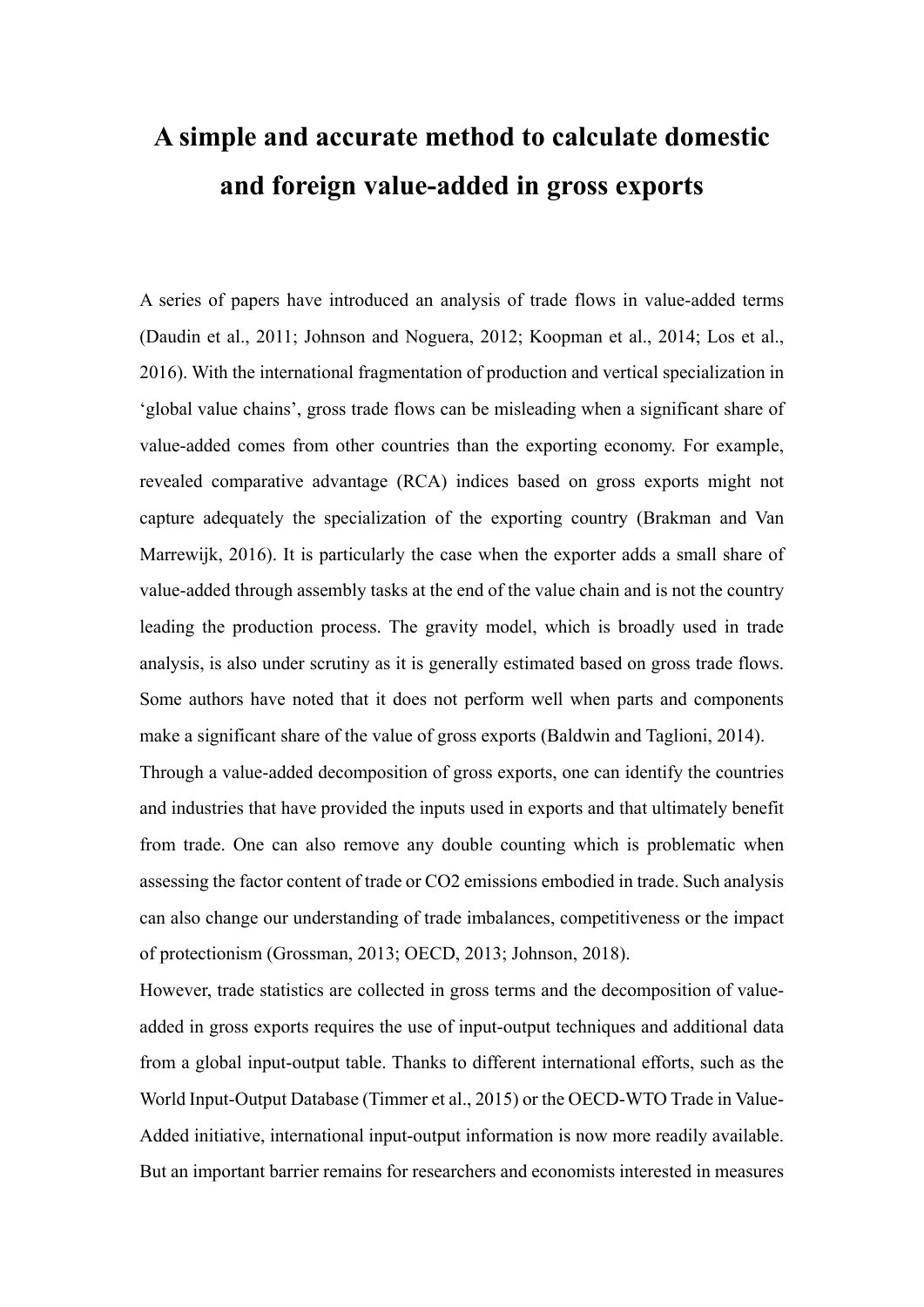of trade in value-added terms. At this stage, there is no simple way of calculating the domestic value-added, foreign value-added and double counting in gross exports. There is also no consensus in the literature on such calculation beyond the domestic valueadded.

Initially, the literature has focused on the calculation of the import content of exports, which provides an indication of all the imported intermediate inputs used in the production of exports. Hummels et al. (2001) introduced the import content of exports as an indicator of the share of vertical specialization in trade. But imported inputs are not always made with foreign value-added. In a world of global value chains, the import content of exports can include intermediate inputs originally produced in the exporting economy (i.e. domestic) and embodied in foreign imported intermediates, thus creating some domestic double counting.

Moreover, foreign inputs can also be involved in some 'circular' trade and come back to the exporting economy at different stages of processing.<sup>1</sup> Therefore, there is also some double counting for foreign inputs in the import content of exports.

At the aggregate level, the double counting (domestic and foreign) is generally small but for specific industries or specific pairs of countries, values can become nonnegligible (Koopman et al., 2014). Moreover, values are small because international trade is costly. In a more integrated and less protectionist world, the level of double counting would be higher (as observed at the country level when looking at the difference between gross output and GDP).

Calculating domestic and foreign value-added in gross exports net of any double counting (i.e. consistent with the GDP of countries participating in the value chain) is not straightforward. But it is necessary when focusing on the factor content of trade or when assessing the contribution of trade to GDP.<sup>2</sup>

The first paper that has proposed a full decomposition of gross exports with domestic

1

<sup>1</sup> For example, Australia exports metal ores to China that are used to produce steel. Chinese steel is then imported by Australia to produce parts and components exported to China and embodied in exports of machinery. In this example, Australian value-added related to metal ores will appear several times in the gross exports of China.

<sup>&</sup>lt;sup>2</sup> To circumvent the issue, authors have used in the past net measures of trade. By subtracting imports from exports, a net contribution of trade to GDP is obtained with no double counting. See for example Trefler and Zhu (2010). However, this approach cannot be used when one is interested in analyzing exports (or imports) instead of net trade.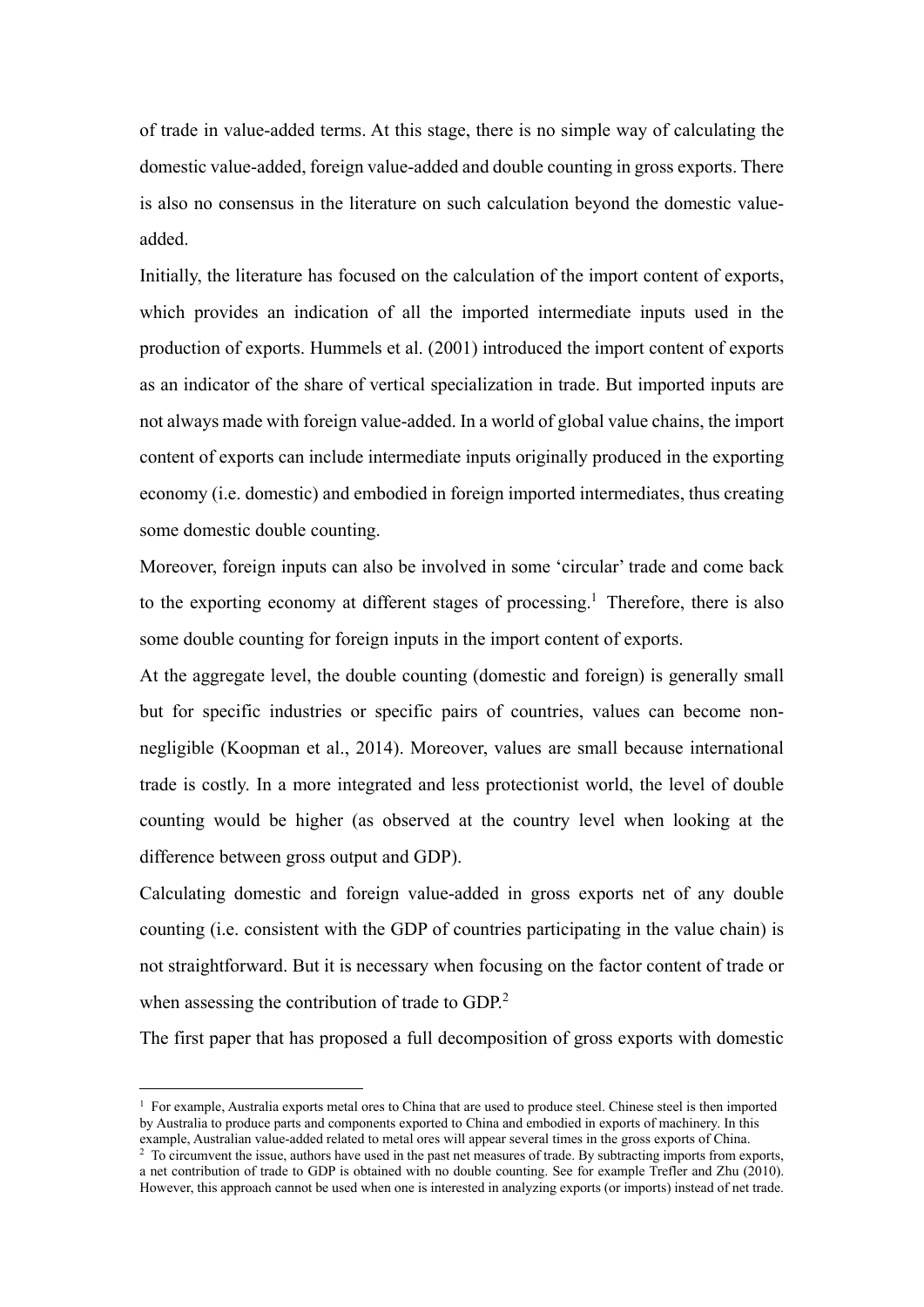value-added (DVA), foreign value-added (FVA) and double counting terms (domestic and foreign) is Koopman et al. (2014), hereafter KWW. However, the authors start from an accounting identity and derive terms that are interpreted as DVA, FVA and double counting but without a proof that these terms actually measure what they are intended for. This is why Los et al. (2016) introduced in a comment on KWW a different method to derive DVA in gross exports. They rely on a hypothetical extraction method, a technique commonly found in the input-output literature. They first calculate the GDP of a country according to the Leontief model (Leontief, 1936) and then calculate a hypothetical GDP for the same country in a world where this country has no exports (by setting to zero exports in the inter-country input-output table). The difference between the two provides a measure of DVA in gross exports, which is consistent with GDP and anchored in theory. In addition, with this methodology, DVA is easier to calculate as compared to the 9-term decomposition of gross exports suggested by KWW. However, Los et al. (2016) do not extend their methodology to the calculation of FVA in gross exports. Focusing on DVA only, their methodology cannot provide either an expression for the double counting (i.e. the difference between gross exports and the sum of DVA and FVA).

In addition to being difficult to implement empirically, several authors have expressed doubts about the KWW decomposition (Nagengast and Stehrer, 2016; Miroudot and Ye, 2017; Johnson, 2018). While its DVA terms are confirmed by Timmer et al. (2016), there is no such confirmation for the FVA terms and the double counting.

In this paper, we propose a hypothetical extraction that provides a theoretically-funded measure of FVA in gross exports and we provide full expressions for a decomposition of gross exports into four terms: DVA, domestic double counting (DDC), FVA and foreign double counting (FDC). As in Los et al. (2016), the fact that we calculate a hypothetical GDP without the exports from a given country is the basis for validating the interpretation of the FVA term. Our DVA term is the same as Los et al. (2016).

A difference with previous frameworks is that value-added is the exogenous variable in our decomposition instead of final demand. As such, it can be regarded as a supply side rather than demand side decomposition. An interesting outcome is that while we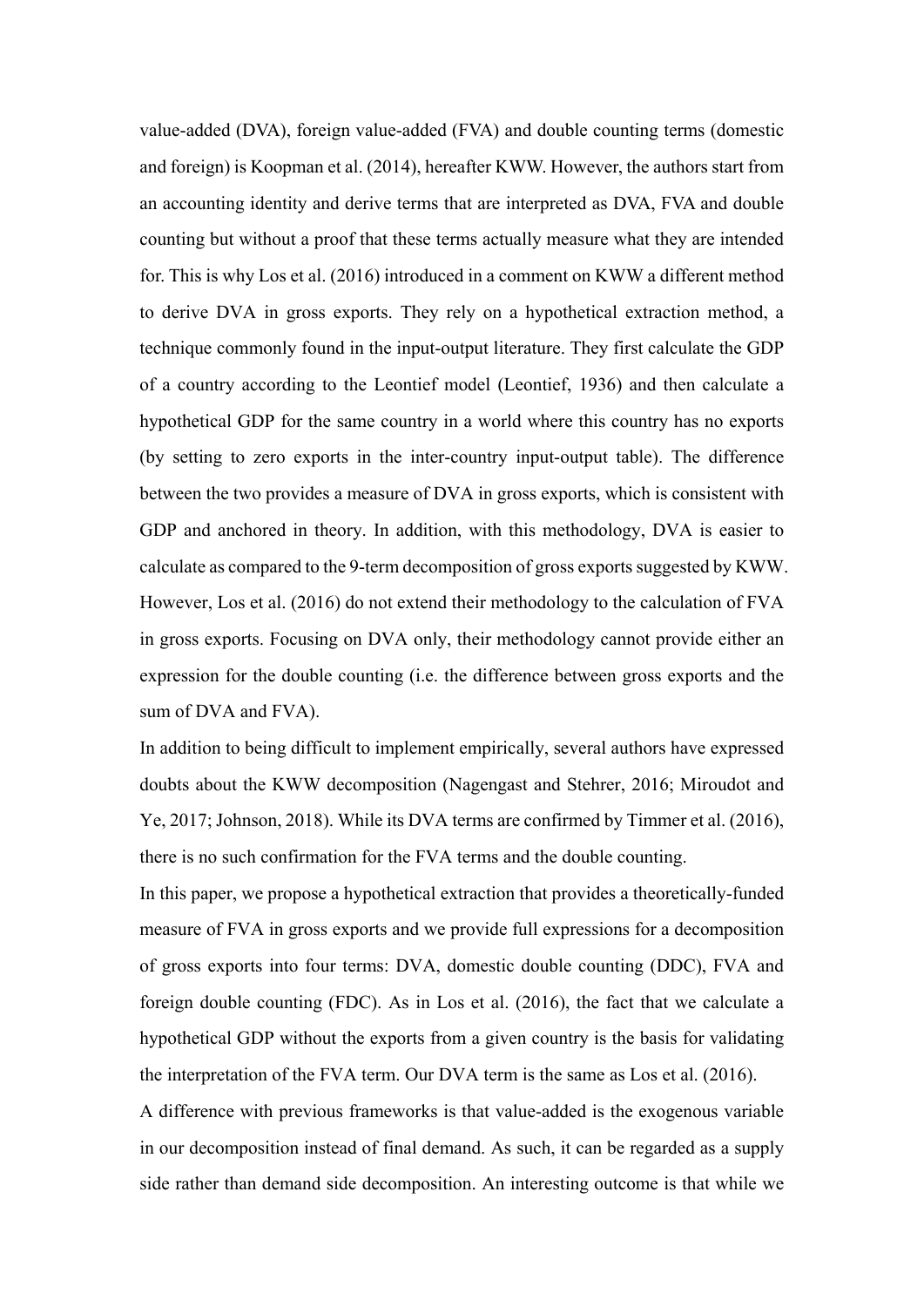confirm the KWW result for DVA and domestic double counting, our framework invalidates their formula for FVA and the foreign double counting. We provide an empirical illustration of how results differ at the end of the paper.

# **1. Data needs and basic equation to start the calculation**

In order to calculate DVA, FVA and the double counting terms, one needs an intercountry input-output table (ICIO) with a matrix of intermediate consumption (*Z*), a matrix of final demand (*Y*), a vector of gross output (*X*) and a vector of value-added coefficients  $(v)$ , i.e. a vector of value-added divided by the vector of gross output. The table is for a specific year and generally includes information by country and industry. In the rest of the analysis, we omit the subscripts for industries and focus on countries but the method works the same way for an analysis of gross exports in a given industry and the do-file we provide includes the industry dimension. The empirical results that illustrate the analysis are calculated with data from the WIOD database (Timmer et al., 2015) for the year  $2014.<sup>3</sup>$ 

By dividing the matrix of intermediate consumption by the vector of output, one obtains the traditional input-output matrix *A* with the technical coefficients indicating for each country and industry how many units of each input are required to produce one unit of output. In the basic input-output equation, gross output is expressed as:

$$
X = AX + Y \tag{1}
$$

## **2. Hypothetical extraction matrix**

1

The hypothetical extraction method consists in 'extracting' industries or countries from the input-output structure by setting to zero their corresponding cells in the matrices and vectors involved (Miller and Lahr, 2001). The extraction matrix described by Los et al. (2016) and Johnson (2018) removes intermediate inputs from country 1 in the production of country 2, as they work with only two countries. It is expressed as *A*

11  $21 \t 22$  $\begin{pmatrix} A_{11} & \mathbf{0} \ A_{21} & A_{22} \end{pmatrix}$ . In the case of Los et al. (2016), the number of countries in the extraction

matrix does not matter, as they are only interested in DVA. However, for Johnson

<sup>&</sup>lt;sup>3</sup> WIOD data can be downloaded on the website **www.wiod.org**. We use the 2016 release.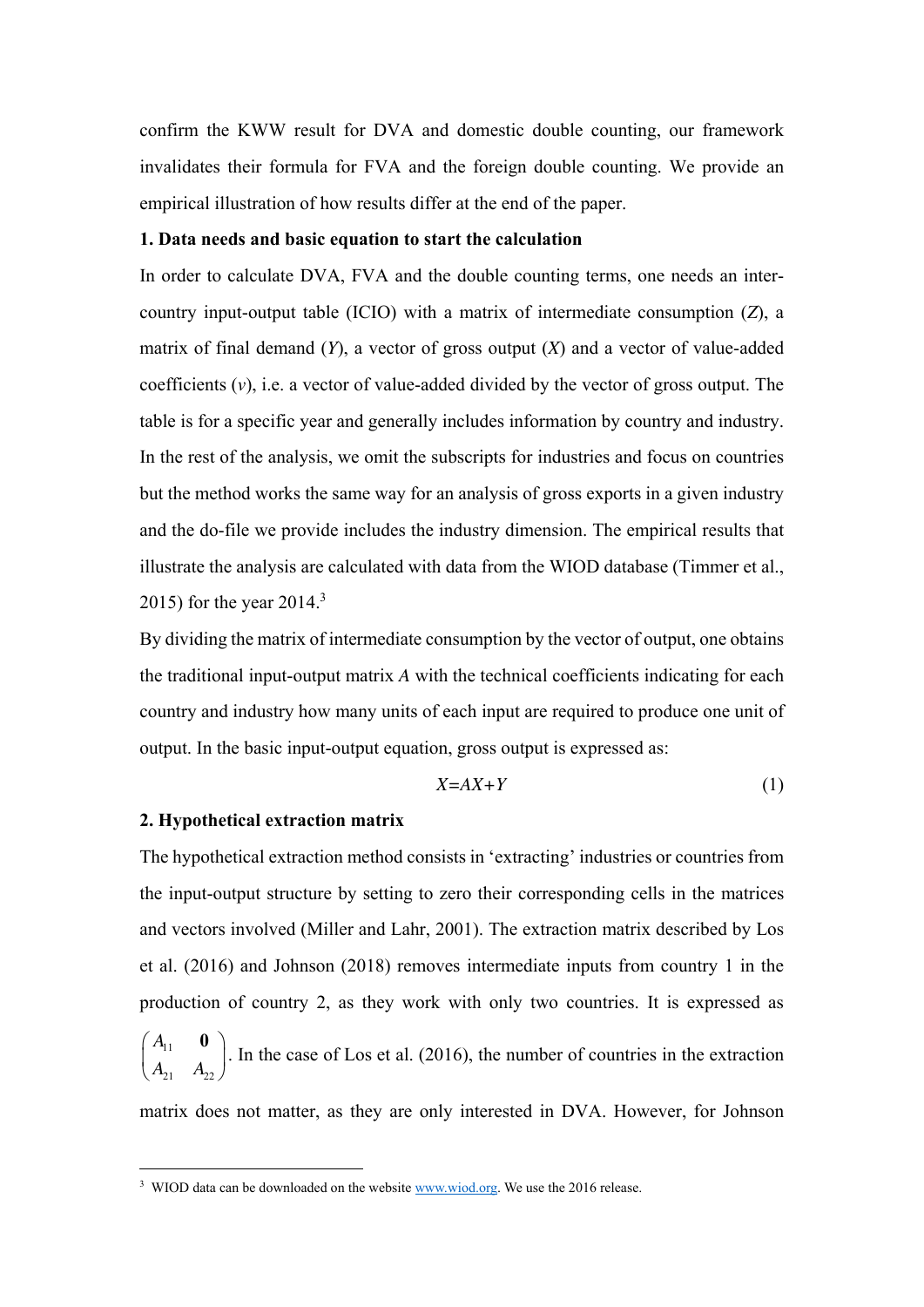(2018), it matters and the paper does not indicate how to extend the methodology to a higher number of countries. Another paper by Borin and Mancini (2017) suggests extending the extraction matrix to an arbitrary number of countries by setting to zero the coefficients that identify the requirement of inputs imported from country *s* within the input matrix. Their extraction matrix can be expressed as  $\mathbf{1}_1$   $\mathbf{1}_2$   $\mathbf{1}_3$   $\mathbf{1}_1$  $s$   $A_{1G}$  $A_{11}$   $A_{12}$   $\cdots$   $A_{1s}$   $\cdots$  *A*  $A_{11} \quad A_{12} \quad \cdots \quad A_{1s} \quad \cdots \quad A_{1G}$  $\cdots$   $A_{1s}$   $\cdots$ 

 $1 \tT_{G2}$  $0\qquad 0\qquad \cdots \quad A_{_{\text{\tiny{NN}}}}\quad \cdots \quad 0$ *S ss*  $G1 \tA \tG2 \tA \tGs \tA \tGG$  $A^{\scriptscriptstyle\mathcal{S}}=\begin{bmatrix} 0 & 0 & \cdots & A \end{bmatrix}$  $A_{G1}$   $A_{G2}$   $\cdots$   $A_{G5}$   $\cdots$   $A_{G8}$  $\begin{bmatrix} \cdots & \cdots & \cdots & \cdots & \cdots \end{bmatrix}$  $=$  $\begin{bmatrix} A_{G1} & A_{G2} & \cdots & A_{Gs} & \cdots & A_{GG} \end{bmatrix}$ i di katalika i  $\cdots$   $A_{ss}$   $\cdots$ i (i hoi hoi )  $\cdots$   $A_{G_s}$   $\cdots$ . This expression should also correspond to the

many-country case in an extension of Los et al. (2016).

In our case, we start from the input-output accounting equation (1) and re-organize its elements to separate out the exports of a given country:

$$
X = A^*X + Y^*u + E
$$
 (2)

Taking country *s* as an example:

$$
\begin{bmatrix} X_1 \\ \vdots \\ X_s \\ \vdots \\ X_G \end{bmatrix} = \begin{bmatrix} A_{11} & 0 & \cdots & A_{1s} & \cdots & 0 \\ \vdots & \vdots & \ddots & \vdots & \ddots & \vdots \\ 0 & 0 & \cdots & A_{ss} & \cdots & 0 \\ \vdots & \vdots & \ddots & \vdots & \ddots & \vdots \\ 0 & 0 & \cdots & A_{cs} & \cdots & A_{GG} \end{bmatrix} \begin{bmatrix} X_1 \\ \vdots \\ X_s \\ \vdots \\ X_G \end{bmatrix} + \begin{bmatrix} Y_{11} & 0 & \cdots & Y_{1s} & \cdots & 0 \\ \vdots & \vdots & \ddots & \vdots & \ddots & \vdots \\ 0 & 0 & \cdots & Y_{ss} & \cdots & 0 \\ \vdots & \vdots & \ddots & \vdots & \ddots & \vdots \\ 0 & 0 & \cdots & Y_{cs} & \cdots & Y_{GG} \end{bmatrix} u + \begin{bmatrix} E_1^- \\ \vdots \\ E_s^- \end{bmatrix} \tag{3}
$$

The extraction matrix  $A^*$  includes the direct inputs for the production of goods in country *s* for domestic use and for exports. What is different in our extraction matrix is that we keep the diagonal block matrix and the column corresponding to inputs exported to country *s*. The notation  $E_j^-$  means country *j*'s exports to all countries except country *s*. In this equation, the extraction matrix fully accounts for the propagation of output (including for domestic use) and of exports in the ICIO.

Then, we re-arrange the above equation to calculate gross output:

$$
X = (I - A^*)^{-1} (Y^* u + E^-) \tag{4}
$$

We pre-multiply by the value-added ratios and map the global GDP distribution embodied in each term: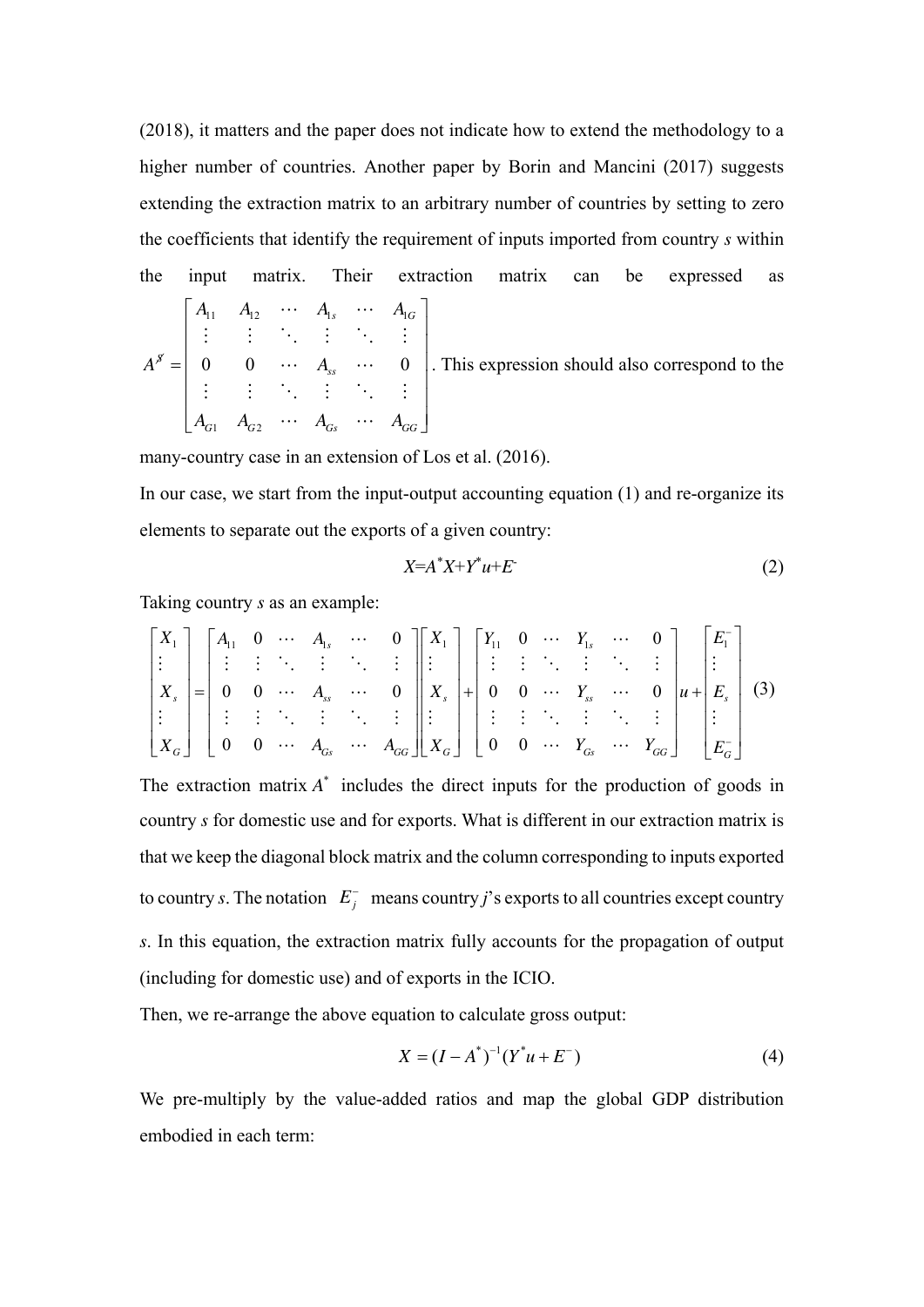$$
\begin{bmatrix}\nGDP_1 \\
\vdots \\
GDP_s \\
\vdots \\
GDP_c\n\end{bmatrix} = \hat{V}B^* \begin{bmatrix}\nY_{11} & 0 & \cdots & Y_{1s} & \cdots & 0 \\
\vdots & \vdots & \ddots & \vdots & \ddots & \vdots \\
0 & 0 & \cdots & Y_{ss} & \cdots & 0 \\
\vdots & \vdots & \ddots & \vdots & \ddots & \vdots \\
0 & 0 & \cdots & Y_{cs} & \cdots & Y_{cc}\n\end{bmatrix}\n\mu + \hat{V}B^* \begin{bmatrix}\nE_1^- \\
\vdots \\
E_s\end{bmatrix}
$$
\n(5)

Here, matrix

$$
B^* = (I - A^*)^{-1} = \begin{bmatrix} (I - A_{11})^{-1} & 0 & \cdots & (I - A_{11})^{-1} A_{1s} (I - A_{ss})^{-1} & \cdots & 0 \\ \vdots & \vdots & \ddots & \vdots & \ddots & \vdots \\ 0 & 0 & \cdots & (I - A_{ss})^{-1} & \cdots & 0 \\ \vdots & \vdots & \ddots & \vdots & \ddots & \vdots \\ 0 & 0 & \cdots & (I - A_{GG})^{-1} A_{GS} (I - A_{ss})^{-1} & \cdots & (I - A_{GG})^{-1} \end{bmatrix}
$$
(6)

#### **3. Calculation of DVA and FVA**

Following the same logic as Los et al. (2016), DVA for country *s* is the difference between the actual GDP of country *s* and a hypothetical GDP calculated without the exports of country *s*:

$$
DVA_s = GDP_s - GDP_s^* = GDP_s - v_s(I - A_{ss})^{-1}Y_{ss} = v_s(I - A_{ss})^{-1}E_s \tag{7}
$$

For the measurement of country *s*' FVA, we can first start with the decomposition of GDP of another country  $k$  ( $k \neq s$ ) which is a trade partner of country *s*, merging equation (5) and (6), we can obtain the decomposition expression of GDP as follows:

$$
GDP_k = v_k (I - A_{kk})^{-1} Y_{kk} + v_k (I - A_{kk})^{-1} A_{ks} (I - A_{ss})^{-1} E_s + v_k (I - A_{kk})^{-1} E_k^- + v_k (I - A_{kk})^{-1} Y_{ks} + v_k (I - A_{kk})^{-1} A_{ks} (I - A_{ss})^{-1} Y_{ss}
$$
(8)

Equation (8) provides a full decomposition of GDP for country *k*. The first term measures the share of GDP that just participates in the domestic propagation (i.e. not part of international trade). The second term measures country *k*'s GDP in exports of country *s*, which can be regarded as the foreign value-added part for country *s* exports decomposition (the part that goes in FVA for country *s*).

The third term indicates country *k*'s GDP measured in other exports flows (i.e. in exports of other countries than country *s*), with two potential destinations: 1) absorbed by other countries as intermediate or final goods; 2) processed in other countries and re-exported -this part would be counted as FVA in the exports decomposition for other countries, and the expression would be consistent with the decomposition for country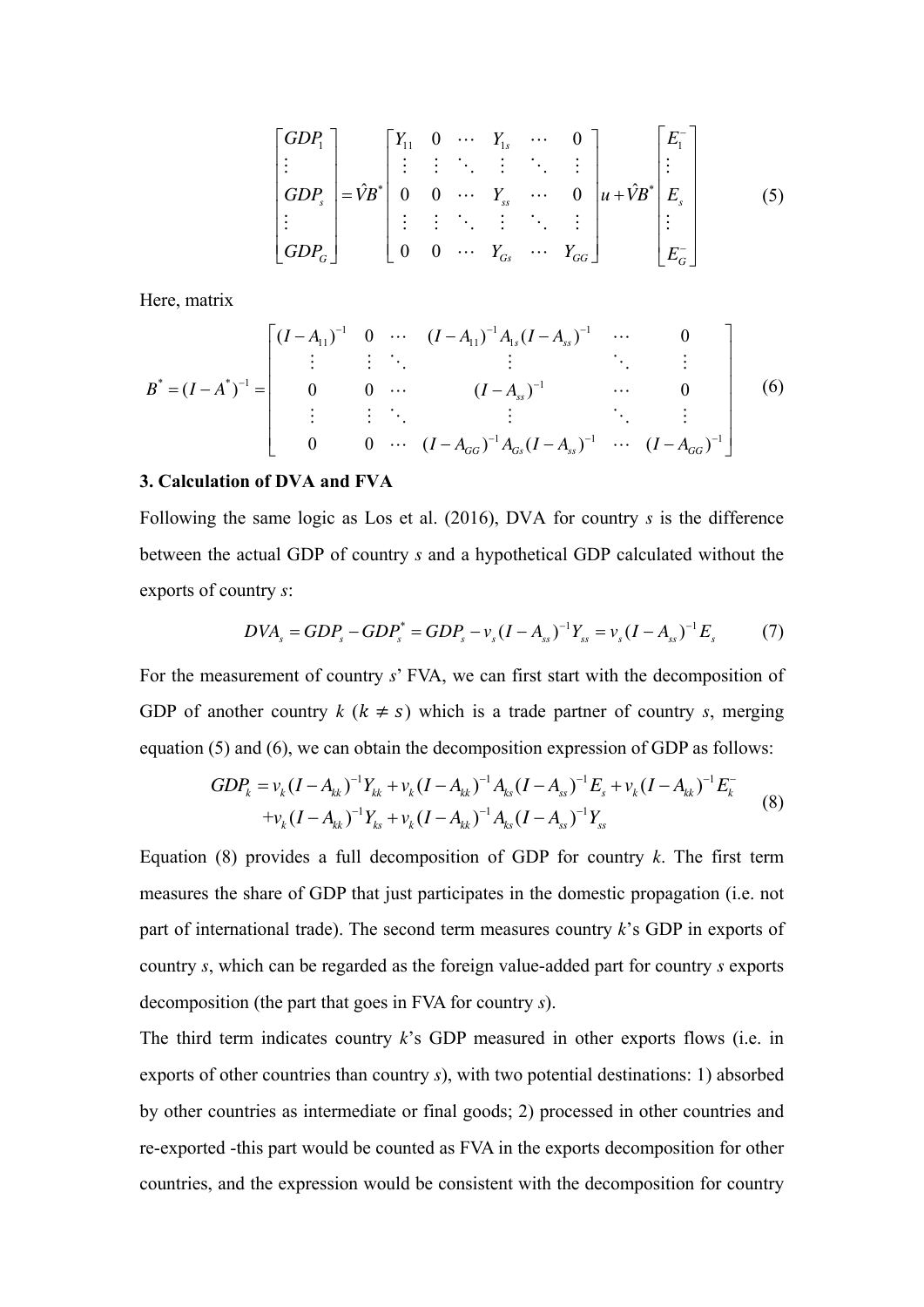*s*. The fourth and fifth terms correspond to country *k'*s GDP absorbed by country *s* as intermediate or final goods (not part of the exports of country *s*).

We can also derive FVA following the logic of the hypothetical extraction. The valueadded of foreign country (country *k*) in country *s'* exports is equal to the difference between the actual GDP of foreign country and a hypothetical GDP calculated without the exports of country *s*. The hypothetical GDP can be obtained by setting country *s'*  exports to zero  $(E_s=0)$  in equation 5. We have:

$$
FVA_s = \sum_{k=s}^{G} (GDP_k - GDP_k^{*E_s})
$$
  
=  $\sum_{k=s}^{G} {GDP_k - [v_k(I - A_{kk})^{-1}Y_{kk} + v_k(I - A_{kk})^{-1}E_k^- + v_k(I - A_{kk})^{-1}Y_{ks} + v_k(I - A_{kk})^{-1}A_{ks}(I - A_{ss})^{-1}Y_{ss}] }$   
=  $\sum_{k=s}^{G} v_k(I - A_{kk})^{-1}A_{ks}(I - A_{ss})^{-1}E_s$ 

(9)

#### **4. The definition and identification of double counting**

The key to calculate FVA in gross exports is to properly identify what is foreign valueadded for a specific country and how it differs from 'double counting'. In the framework developed by KWW, double counting is defined as the value-added that crosses international borders more than once. Therefore, all the foreign value-added in this framework is already double counted. The authors are interested in removing double counting from aggregate world trade statistics and in this case any foreign valueadded in exports is by definition domestic value-added in the exports of another country and double counted. In order to decompose the gross exports of a specific country and to introduce a FVA term, the authors then refer to a 'pure' double counting, which is the difference between gross exports and the sum of DVA and FVA. But their definition remains convoluted when implemented in the decomposition.

Pointing out this issue, Borin and Mancini (2017) propose a different definition for the double counting. From the point of view of a specific exporting country, double counting corresponds to the value-added that has crossed the country's border more than once. It is a better starting point but the issue with a definition of double counting based on the number of border crossings is that the input-output framework cannot tell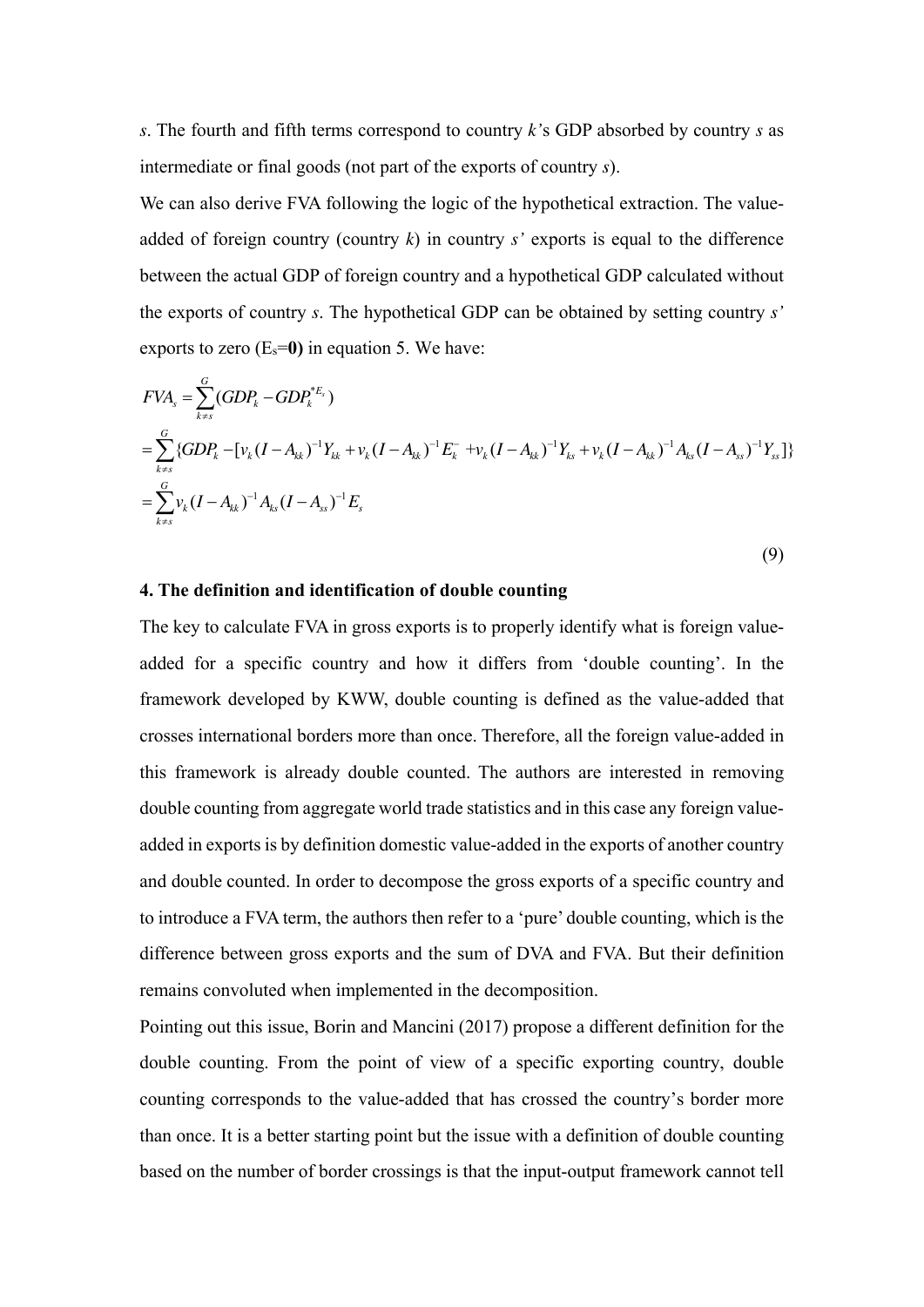us how many times value-added has crossed borders. The input-output matrix identifies international and domestic transactions but there are many paths through which valueadded can reach final consumers and these paths are not known. They are summarized in a single input-output matrix that has collapsed the different production stages (Los and Timmer, 2018). Borin and Mancini (2017) want to measure foreign value-added when it enters a specific country for the "first time". But before entering a specific country, this value-added has already crossed all possible borders according to the input-output table.

To circumvent this difficulty, we have to start from an extraction matrix that can identify inputs used in exports coming back to the exporting economy, but without being dependent on the number of border crossings. With the hypothetical extraction method, , DVA is the difference between the actual GDP of the exporting country and a hypothetical GDP calculated without the exports to a given economy. This difference does not depend on the number of border crossings. We can similarly calculate FVA based on the difference between the actual GDP and hypothetical GDP of the foreign economies that export inputs without having to refer to border crossings. The double counting is then just the residual that remains after subtracting DVA and FVA from gross exports. Conceptually, the domestic double counting (DDC) is the residual that remains after subtracting DVA from the domestic content of exports ( $v_s B_{ss} E_s$ ) and the foreign double counting (FDC) is the residual that remains after subtracting FVA from

the foreign content of exports ( *G*  $k \mathbf{\nu}_{ks}$  $\mathbf{\nu}_{s}$  $k \neq s$  $v_k B_{ks} E$  $\sum_{k \neq s} v_k B_{ks} E_s$ ). This definition is also consistent with the

measurement of GDP in the exporting country and in other countries and does not depend on the number of border crossings. Double counting is the value-added generated in one country and already measured in the GDP of this country that appears twice or more in the gross exports of a given economy.<sup>4</sup> It simplifies the decomposition of gross exports by not trying to cover all the possible cases of inputs crossing domestic

1

<sup>4</sup> See Miroudot and Ye (2018) for a similar definition but starting from the supply-side input-output model (Ghosh model). The fact that double counting for the exporting economy starts when the same value-added is crossing the country's border more than can be explained based on the input rounds in the generation of value-added in exported goods.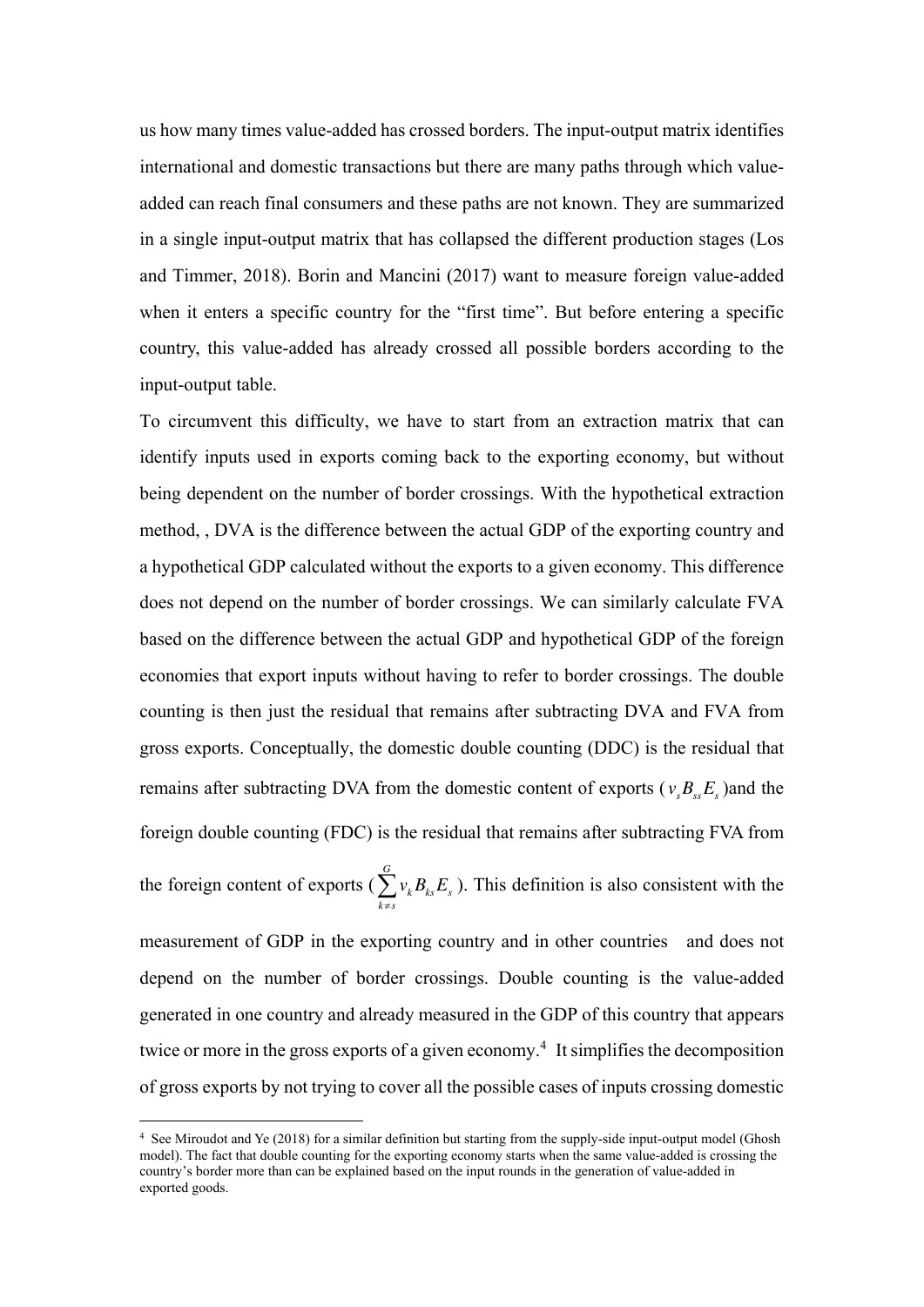and foreign borders multiple times, but by mapping global GDP across countries.

# **5. In a nutshell: simple and accurate formulas for DVA, FVA and double counting terms**

Based on the above analysis and the results from hypothetical extractions discussed in Section 3, we propose the following formula for a 4-term decomposition of gross exports:

$$
E_s = v_s (I - A_{ss})^{-1} E_s + v_s [B_{ss} - (I - A_{ss})^{-1}] E_s
$$
  
+
$$
\sum_{k \neq s}^{G} v_k (I - A_{kk})^{-1} A_{ks} (I - A_{ss})^{-1} E_s + \sum_{k \neq s}^{G} v_k [B_{ks} - (I - A_{kk})^{-1} A_{ks} (I - A_{ss})^{-1}] E_s
$$
(10)

Equation (10) provides a full decomposition of gross exports with four terms that are respectively: domestic value-added net of any double counting (DVA), domestic double counting (DDC), foreign value-added net of any double counting (FVA)and foreign double counting (FDC) in country *s*' exports. The do-file that can be downloaded with this paper implements the formula for exports of all countries (and all industries) in the ICIO, creating 4 vectors with DVA, DDC, FVA and FDC in the country-industry dimension.

#### **6. Results using the WIOD database**

As an illustration of how the methodology can be used, we decompose gross exports for all the countries included in the WIOD database. The first columns of Table 1 include the 4 terms calculated with our formulas: DVA, DDC, FVA and FDC. For a comparison with other decomposition frameworks, we have included in additional columns results for the same four terms based on KWW, as well as DVA as calculated in Los et al. (2016) -RES being the difference between gross exports and DVA since these authors only provide a formula for DVA.

|            |                                | Our framework |            |            |            | Los et al.<br>(2016) |            | <b>KWW</b> |            |            |            |
|------------|--------------------------------|---------------|------------|------------|------------|----------------------|------------|------------|------------|------------|------------|
|            | Gross exports<br>(million USD) | <b>DVA</b>    | <b>DDC</b> | <b>FVA</b> | <b>FDC</b> | <b>DVA</b>           | <b>RES</b> | <b>DVA</b> | <b>DDC</b> | <b>FVA</b> | <b>FDC</b> |
| <b>AUS</b> | 287,161                        | 85.83         | 0.14       | 10.47      | 3.56       | 85.83                | 14.17      | 85.83      | 0.14       | 10.08      | 3.95       |
| <b>AUT</b> | 210,995                        | 63.86         | 0.29       | 24.70      | 11.15      | 63.86                | 36.14      | 63.86      | 0.29       | 23.24      | 12.61      |
| <b>BEL</b> | 383,013                        | 53.96         | 0.39       | 32.71      | 12.94      | 53.96                | 46.04      | 53.96      | 0.39       | 30.81      | 14.84      |

Table 1: Decomposition of gross exports, % (WIOD, 2014)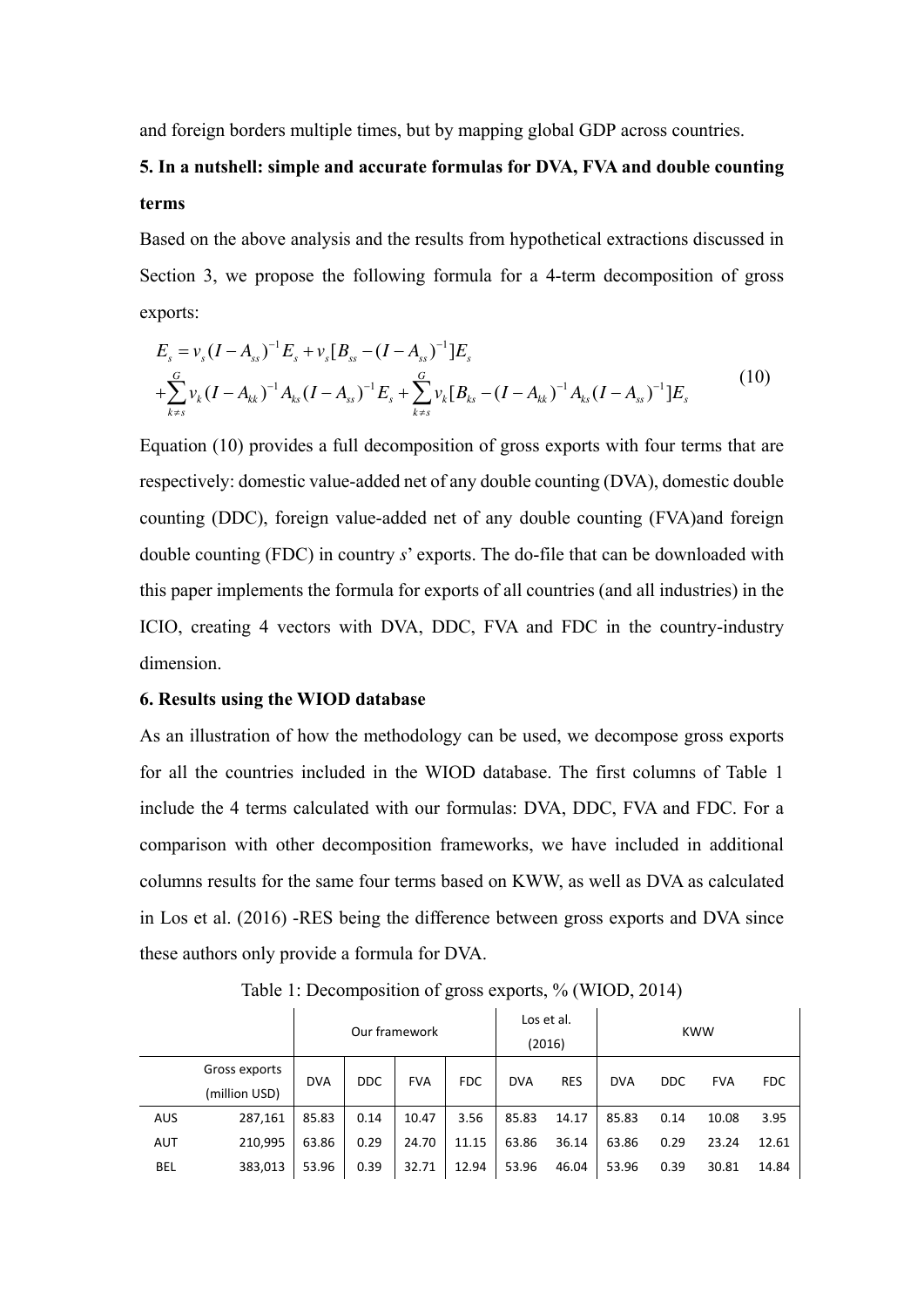| <b>BGR</b> | 31,698    | 61.81 | 0.03 | 28.02 | 10.14 | 61.81 | 38.19 | 61.81 | 0.03 | 25.51 | 12.65 |
|------------|-----------|-------|------|-------|-------|-------|-------|-------|------|-------|-------|
| <b>BRA</b> | 270,262   | 87.16 | 0.06 | 9.69  | 3.09  | 87.16 | 12.84 | 87.16 | 0.06 | 9.69  | 3.09  |
| CAN        | 563,511   | 75.77 | 0.42 | 19.03 | 4.77  | 75.77 | 24.23 | 75.77 | 0.42 | 20.29 | 3.52  |
| <b>CHE</b> | 352,569   | 74.48 | 0.20 | 18.29 | 7.03  | 74.48 | 25.52 | 74.48 | 0.20 | 19.96 | 5.37  |
| <b>CHN</b> | 2,425,464 | 83.15 | 0.94 | 11.68 | 4.23  | 83.15 | 16.85 | 83.15 | 0.94 | 12.69 | 3.22  |
| <b>CYP</b> | 9,346     | 71.94 | 0.04 | 20.12 | 7.90  | 71.94 | 28.06 | 71.94 | 0.04 | 17.14 | 10.87 |
| <b>CZE</b> | 161,569   | 54.02 | 0.33 | 30.73 | 14.92 | 54.02 | 45.98 | 54.02 | 0.33 | 30.34 | 15.31 |
| DEU        | 1,682,252 | 71.85 | 1.39 | 18.77 | 7.98  | 71.85 | 28.15 | 71.85 | 1.39 | 19.22 | 7.53  |
| <b>DNK</b> | 170,292   | 62.47 | 0.17 | 27.31 | 10.05 | 62.47 | 37.53 | 62.47 | 0.17 | 28.99 | 8.37  |
| <b>ESP</b> | 389,005   | 68.87 | 0.26 | 22.56 | 8.30  | 68.87 | 31.13 | 68.87 | 0.26 | 23.02 | 7.84  |
| EST        | 18,266    | 56.55 | 0.09 | 28.83 | 14.53 | 56.55 | 43.45 | 56.55 | 0.09 | 30.77 | 12.59 |
| <b>FIN</b> | 100,453   | 64.97 | 0.12 | 25.83 | 9.07  | 64.97 | 35.03 | 64.97 | 0.12 | 24.01 | 10.90 |
| FRA        | 759,654   | 72.28 | 0.46 | 19.44 | 7.82  | 72.28 | 27.72 | 72.28 | 0.46 | 19.96 | 7.30  |
| GBR        | 751,599   | 80.74 | 0.29 | 13.84 | 5.13  | 80.74 | 19.26 | 80.74 | 0.29 | 13.70 | 5.27  |
| GRC        | 56,260    | 69.58 | 0.04 | 23.19 | 7.19  | 69.58 | 30.42 | 69.58 | 0.04 | 22.61 | 7.77  |
| <b>HRV</b> | 23,268    | 72.68 | 0.05 | 19.37 | 7.90  | 72.68 | 27.32 | 72.68 | 0.05 | 19.36 | 7.91  |
| <b>HUN</b> | 116,445   | 48.13 | 0.16 | 35.46 | 16.25 | 48.13 | 51.87 | 48.13 | 0.16 | 35.84 | 15.87 |
| IDN        | 210,599   | 82.74 | 0.11 | 12.61 | 4.54  | 82.74 | 17.26 | 82.74 | 0.11 | 13.15 | 3.99  |
| IND        | 369,456   | 79.28 | 0.11 | 16.13 | 4.47  | 79.28 | 20.72 | 79.28 | 0.11 | 15.78 | 4.82  |
| IRL        | 262,751   | 50.65 | 0.13 | 41.70 | 7.53  | 50.65 | 49.35 | 50.65 | 0.13 | 39.39 | 9.83  |
| <b>ITA</b> | 588,585   | 73.63 | 0.32 | 18.50 | 7.56  | 73.63 | 26.37 | 73.63 | 0.32 | 18.94 | 7.11  |
| <b>JPN</b> | 817,514   | 76.41 | 0.32 | 17.89 | 5.38  | 76.41 | 23.59 | 76.41 | 0.32 | 17.19 | 6.09  |
| KOR        | 697,935   | 64.79 | 0.35 | 26.74 | 8.13  | 64.79 | 35.21 | 64.79 | 0.35 | 26.03 | 8.84  |
| LTU        | 32,722    | 64.29 | 0.05 | 27.42 | 8.24  | 64.29 | 35.71 | 64.29 | 0.05 | 24.90 | 10.76 |
| LUX        | 118,439   | 33.96 | 0.08 | 57.23 | 8.72  | 33.96 | 66.04 | 33.96 | 0.08 | 49.29 | 16.67 |
| <b>LVA</b> | 14,718    | 68.98 | 0.10 | 20.78 | 10.14 | 68.98 | 31.02 | 68.98 | 0.10 | 21.87 | 9.04  |
| MEX        | 368,185   | 66.44 | 0.26 | 25.43 | 7.86  | 66.44 | 33.56 | 66.44 | 0.26 | 29.70 | 3.59  |
| MLT        | 13,420    | 34.51 | 0.03 | 44.67 | 20.79 | 34.51 | 65.49 | 34.51 | 0.03 | 51.53 | 13.93 |
| <b>NLD</b> | 575,067   | 63.15 | 0.80 | 26.22 | 9.83  | 63.15 | 36.85 | 63.15 | 0.80 | 23.84 | 12.20 |
| <b>NOR</b> | 188,130   | 82.96 | 0.25 | 12.16 | 4.64  | 82.96 | 17.04 | 82.96 | 0.25 | 10.88 | 5.91  |
| POL        | 251,641   | 69.04 | 0.27 | 21.52 | 9.18  | 69.04 | 30.96 | 69.04 | 0.27 | 20.82 | 9.87  |
| <b>PRT</b> | 76,632    | 68.84 | 0.09 | 21.47 | 9.60  | 68.84 | 31.16 | 68.84 | 0.09 | 22.42 | 8.65  |
| ROU        | 77,647    | 73.31 | 0.07 | 18.35 | 8.28  | 73.31 | 26.69 | 73.31 | 0.07 | 18.17 | 8.46  |
| <b>RUS</b> | 493,789   | 92.36 | 0.14 | 5.27  | 2.22  | 92.36 | 7.64  | 92.36 | 0.14 | 4.86  | 2.64  |
| SVK        | 82,119    | 51.86 | 0.20 | 30.87 | 17.06 | 51.86 | 48.14 | 51.86 | 0.20 | 33.75 | 14.18 |
| SVN        | 30,812    | 62.63 | 0.08 | 25.15 | 12.15 | 62.63 | 37.37 | 62.63 | 0.08 | 25.29 | 12.00 |
| SWE        | 235,353   | 71.20 | 0.28 | 20.75 | 7.77  | 71.20 | 28.80 | 71.20 | 0.28 | 19.81 | 8.71  |
| TUR        | 249,783   | 71.47 | 0.13 | 19.31 | 9.10  | 71.47 | 28.53 | 71.47 | 0.13 | 22.02 | 6.39  |
| TWN        | 369,923   | 58.17 | 0.40 | 29.87 | 11.56 | 58.17 | 41.83 | 58.17 | 0.40 | 28.08 | 13.35 |
| <b>USA</b> | 1,927,091 | 87.15 | 0.70 | 9.45  | 2.71  | 87.15 | 12.85 | 87.15 | 0.70 | 8.84  | 3.32  |
| ROW        | 3,833,149 | 73.53 | 1.68 | 20.83 | 3.96  | 73.53 | 26.47 | 73.53 | 1.68 | 17.88 | 6.91  |

Source: Authors' calculations.

Table 1 confirms that there is a consensus for the calculation of DVA and that both our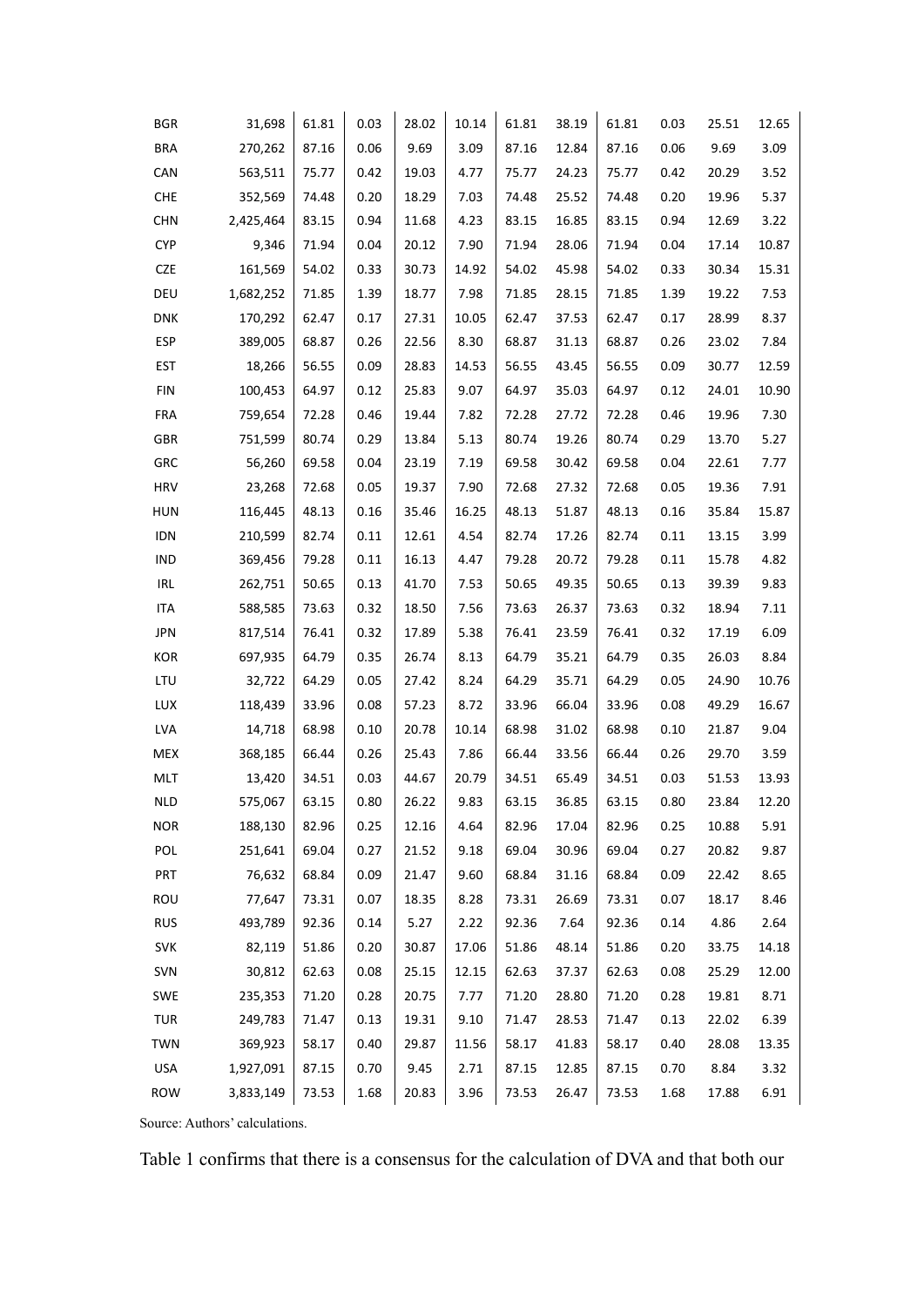framework and KWW provide the same DDC. There is however a difference when it comes to FVA and FDC.

It should be noted that, while often small, both the domestic and foreign double counting terms are interesting from an analytical point of view. Domestic double counting identifies inputs that are exported and come back to the domestic economy embodied in foreign inputs that are then used in exports. It can be an indicator of participation in global value chains at different stages of production. From a trade policy perspective, a country should avoid creating barriers to imports of inputs that incorporate its own domestic value-added. The domestic double counting can be an indication of how prevalent this case is.

A high level of foreign double counting is also an indicator of integration in GVCs for the exporting country. Partners that provide inputs at different stages of production and have inputs that come back to the domestic economy might be interesting to identify. First, these partners might be important in terms of economic integration in supply chains and there might be economic gains in further facilitating this integration. Second, there might be policies or specific barriers that prevent inputs from being domestically processed instead of being shipped back and forth at different stages of processing. The foreign double counting can also be interesting to measure and to further investigate.

# **7. Concluding remarks**

In this paper, we have provided a new methodology to calculate domestic and foreign value-added in gross exports, net of any double counting. We have also provided expressions for domestic and foreign double counting terms in order to have a full decomposition of gross exports. The formulas are simple enough to allow a calculation of trade flows in value-added terms using existing inter-country input-output tables.

While the paper does not go into the details of the calculation at the industry or bilateral level, the do-file we provide includes such dimensions. The industry level is not especially complicated but requires some clarity about the industry dimension, which is the industry of gross exports in our framework. Other decompositions are possible based on the industry of origin or industry of the final product but it requires a different framework.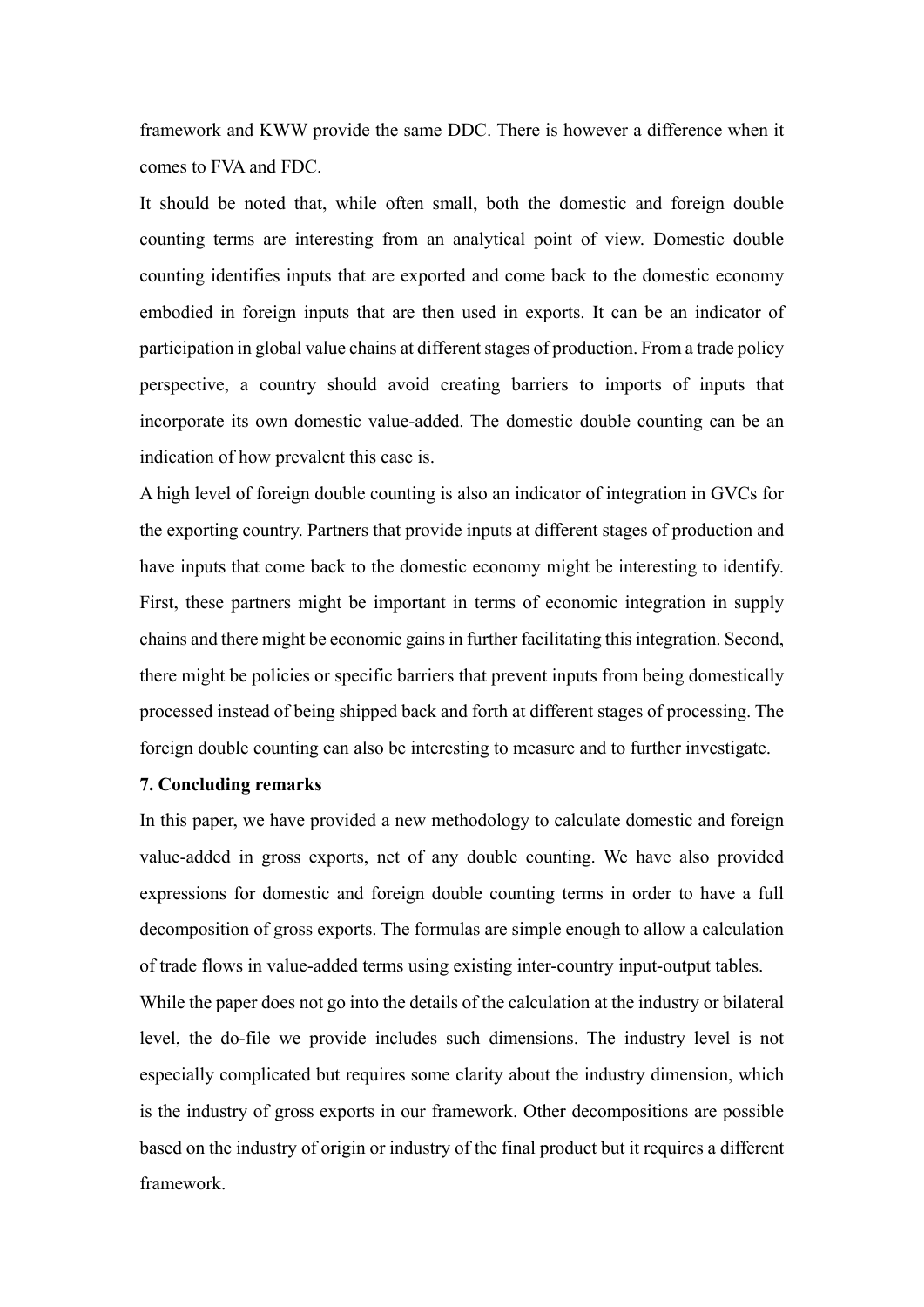At the bilateral level, there are further complications as explained by Nagengast and Stehrer (2016). In particular, because one has to decide in which bilateral exports is the value-added that 'travels' across different countries before being incorporated in final products. Consequently, one should not expect the sum of bilateral values to match the aggregate figure (with the world as partner), as pointed out by Los and Timmer (2018). The implementation we provide in the do-file for bilateral flows follows our definition of double counting and GDP decomposition approach. The value-added is identified in the exports of the country in which it was initially generated.<sup>5</sup>

We hope that with a simple and accurate method to calculate domestic and foreign value-added in gross exports, further analysis of trade in value-added terms will shed new light on international trade issues.

# **References**

1

Baldwin, Richard, and Daria Taglioni. 2014. "Gravity chains: Estimating bilateral trade flows when parts and components trade is important." *Journal of Banking and Financial Economics* 2 (2): 61–82.

Borin, Alessandro, and Michele Mancini. 2017. "Follow the Value Added: Tracking Bilateral Relations in Global Value Chains." *MPRA Paper*, No. 82692.

Daudin, Guillaume, Christine Rifflart, and Danielle Schweisguth. 2011. "Who Produces for Whom in the World Economy?" *Canadian Journal of Economics* 44 (4): 1403–37.

Grossman, Gene M. 2013. "The Importance of Measuring Trade in Value Added. Imperatives from International Trade Theory." In *Trade in Value Added. Developing New Measures of Cross-Border Trade*, edited by Aaditya Mattoo, Zhi Wang and Shang-Jin Wei, 41–47. Washington, DC: The World Bank.

Johnson, Robert C. 2018. "Measuring Global Value Chains." *Annual Review of Economics*, forthcoming.

Johnson, Robert C., and Guillermo Noguera. 2012. "Accounting for Intermediates: Production Sharing and Trade in Value Added." *Journal of International Economics* 86 (2): 224–36.

Koopman, Robert, Zhi Wang, and Shang-Jin Wei. 2014. "Tracing Value-added and Double Counting in Gross Exports." *American Economic Review* 104 (2): 459–94.

<sup>5</sup> Our approach is 'source-based' in the terminology of Nagengast and Stehrer.